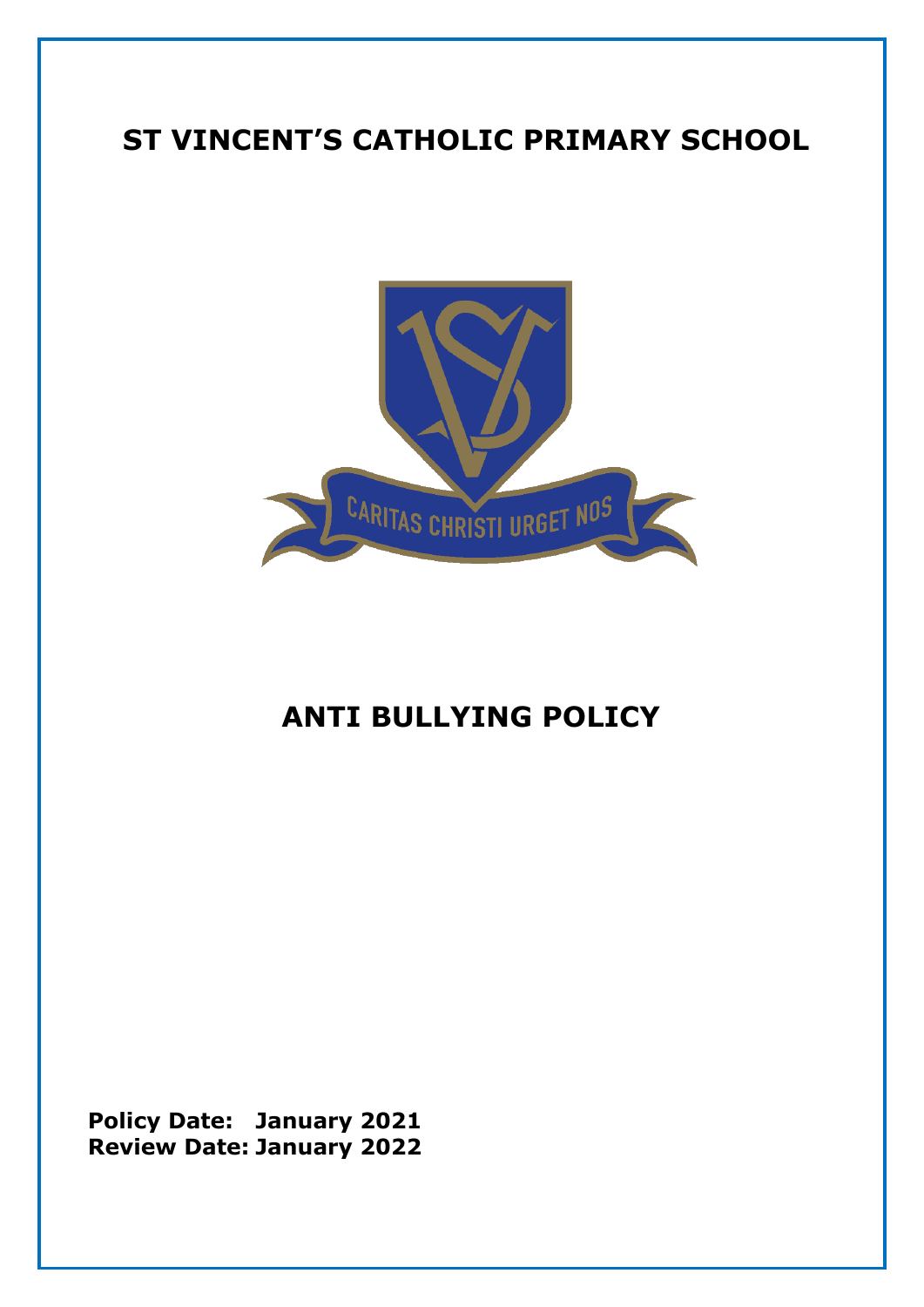### **Mission Statement**

# *Caritas Christi Urget Nos*

### *The love of Christ urges us to care for each other and strive for excellence in everything we do.*

### **ANTI BULLYING POLICY**

### **Rationale**

*Our Mission Statement states that. The love of Christ urges us to care for each other and strive for excellence in everything we do.* This caring atmosphere is essential for everyone's well being.

It is an entitlement of all children that they receive their education in an atmosphere that is caring and protective, safe and secure, and where they are happy and relaxed enough to take advantage of all the educational opportunities being offered.

An anti-bullying policy helps to create a positive and caring ethos where individuals are respected and feel secure in a way that enhances their social and academic development.

At St Vincent's we are committed to providing a caring, friendly and safe environment for all of our pupils so they can learn in a relaxed and secure atmosphere. Bullying of any kind is unacceptable at our school. If bullying does occur, all pupils should be able to tell and know that incidents will be dealt with promptly and effectively. We are a TELLING school. This means that anyone who knows that bullying is happening is expected to let someone know so that the bullying will stop.

#### **Purpose**

- 1. All governors, teaching, non-teaching staff, pupils and parents should have an understanding of what bullying is.
- 2. All governors and teaching and non-teaching staff should know what the school policy is on bullying, and follow it when bullying is reported.
- 3. All pupils and parents should know what the school policy is on bullying, and what they should do if bullying arises.
- 4. When instances of bullying occur victims and bullies need to know that action will be taken.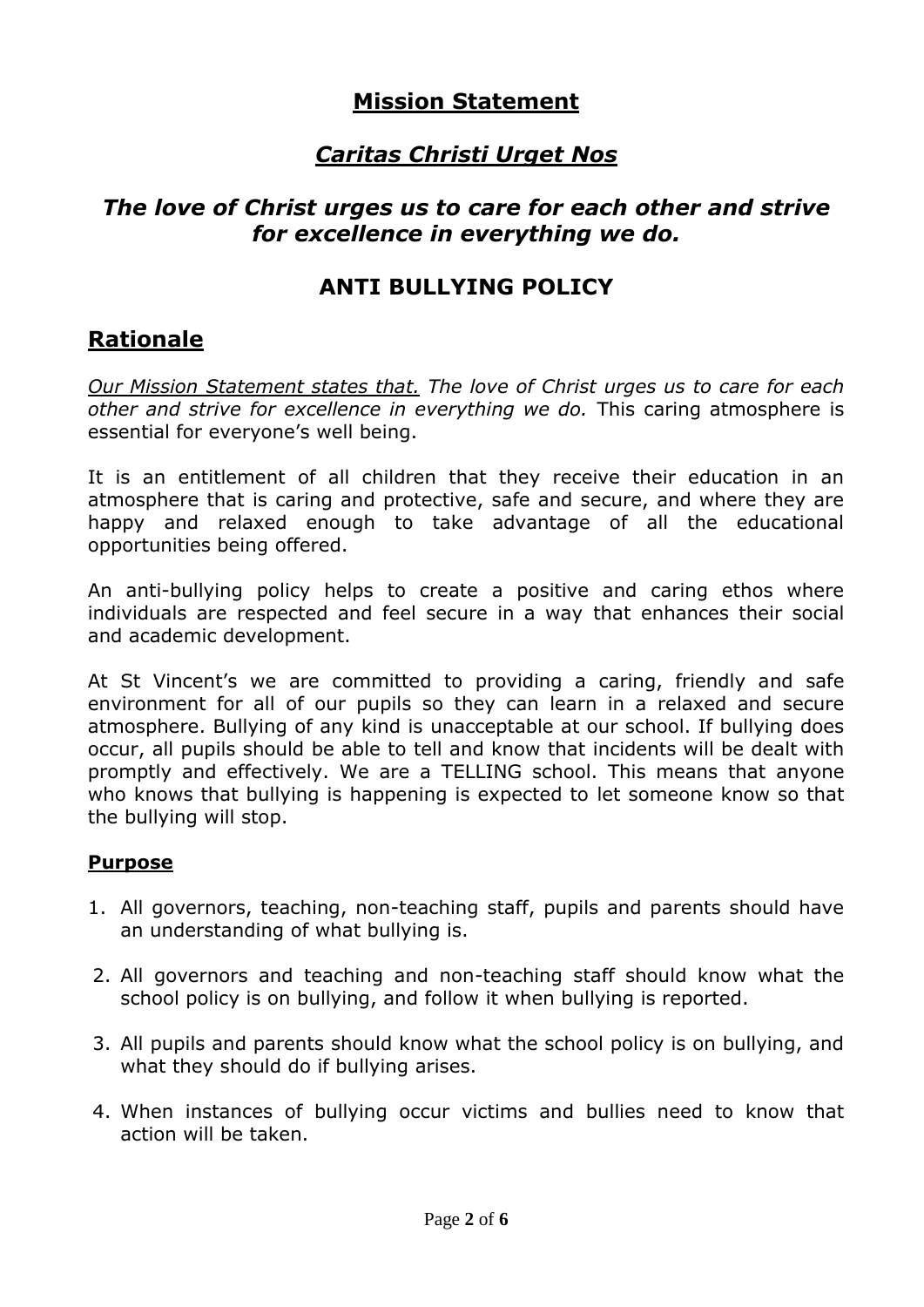5. Silence and secrecy nurture bullying. Children need to realise that their concerns will always be recognised and dealt with appropriately. Bullying will not be tolerated.

6. Bullies create an atmosphere which can put at risk the values that we seek to instil in our pupils

# **What is bullying?**

Bullying is the wilful, conscious desire to hurt or threaten or frighten someone. It *can* be:-

- 1. physical pushing, pinching, biting, hitting, kicking or taking belongings
- 2. verbal name calling, insults, spreading rumours, teasing taunting
- 3. emotional spreading nasty stories about someone, excluding someone from social groups, faith groups, tormenting (eg hiding books) threatening gestures or facial expressions
- 4. sexual unwanted physical contact or sexually abusive comments
- 5. homophobic-because of, or focussing on the issue of sexuality
- 6. racist racial taunts, names, graffiti, gestures
- 7. Religious intolerance exclusion of in any form
- 8. cyber all areas of internet, such as email & internet chat room misuse; mobile threats by text messaging & calls; misuse of associated technology i.e. camera & video facilities

All bullying is aggression, whether physical, verbal or psychological, although not all aggression is necessarily bullying.

#### **In lessons your child will learn that bullying:**

- 1. …goes on for a while, or happens regularly.
- 2. …is deliberate. The other person wants to hurt, humiliate or harm the target.

3. …involves someone (or several people) who are stronger in some way than the other person being bullied. The person doing the bullying has more power; they are possibly older, stronger, there are more of them or they have some 'hold' over the target (e.g. they know a secret about them)

#### **Because these three things have to happen together for something to be called 'bullying', they will learn that bullying is not:**

- a one-off fight or argument
- a friend sometimes being nasty
- an argument with a friend

# **Why is it Important to Respond to Bullying?**

Bullying hurts. No one deserves to be a victim of bullying. Bullying of any kind is unacceptable. If bullying does occur all children should feel able to tell staff about it and know that incidents will be dealt with promptly and effectively.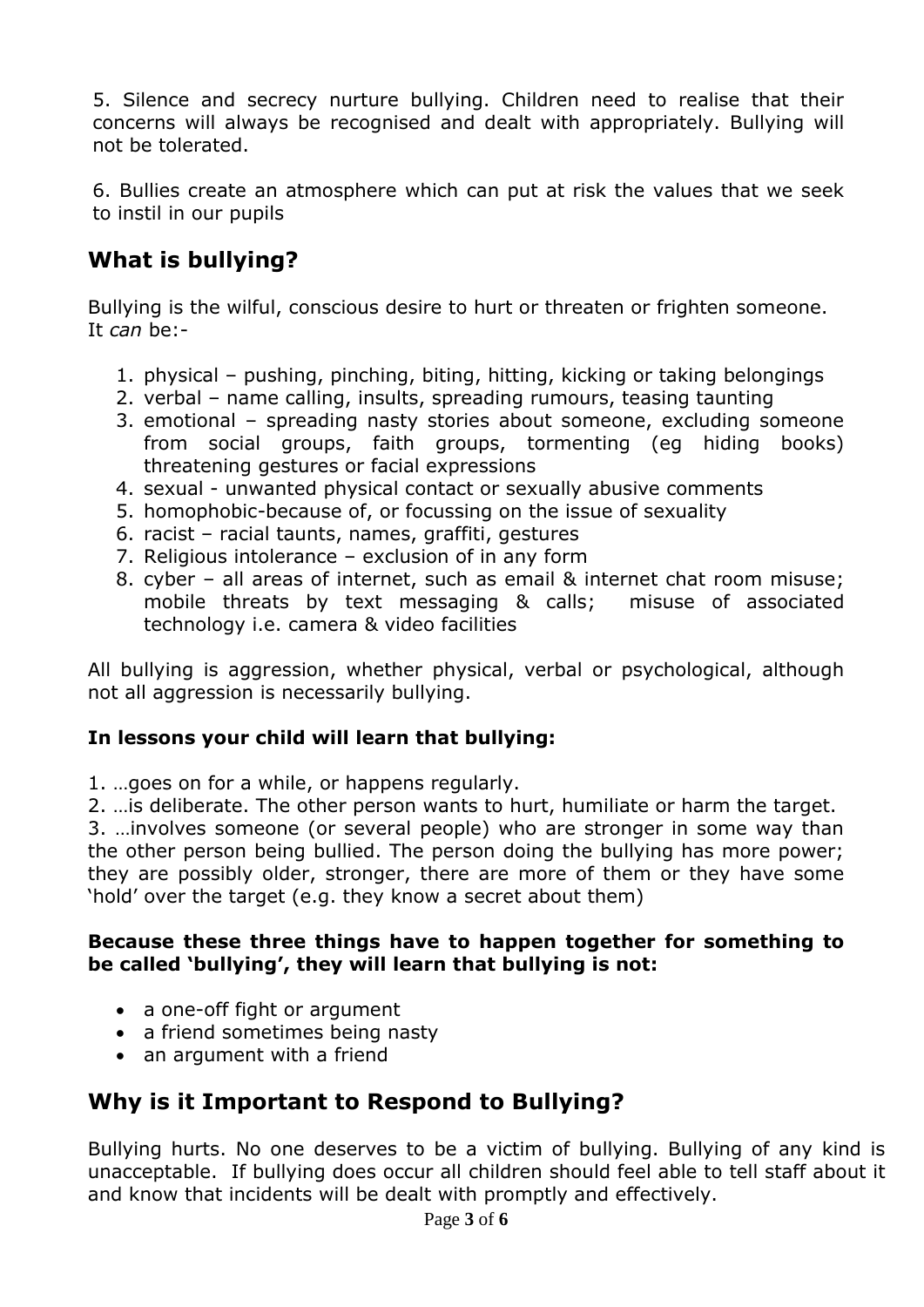Evidence shows that the more children tell about any bullying the see happening, the less it happens. However children often feel reluctant to do this due to worry about becoming a target themselves and feeling unable to go against 'the crowd'. Within the framework of the Restorative Justice approach and through the continued focus on the Gospel values central to our school, we encourage children to realise that anyone watching bullying happening and doing nothing to prevent it puts themselves into the position of being an accomplice to the bully.

Pupils who are bullying need to learn different ways of behaving.

### **Signs And Symptoms**

There are many changes in behaviour that can indicate that a child is being bullied. As bullying does not necessarily involve physical injuries, it may be uncharacteristic changes in mood, attitude or behaviours that alert us to concerns.

Children may:

Be unwilling to go to school and develop unidentifiable illnesses like a stomach ache

Beg you to drive or walk with them to school

Begin doing poorly in their school work or drop out of activities and clubs

Come home regularly with clothes or books damaged or destroyed

Become withdrawn, start stammering

Become distressed, stop eating

Cry themselves to sleep

Have nightmares or even call out 'leave me alone'

Have unexplained bruises, scratches, cuts

Have their possessions go 'missing'

Refuse to say what's wrong

Body language becomes more closed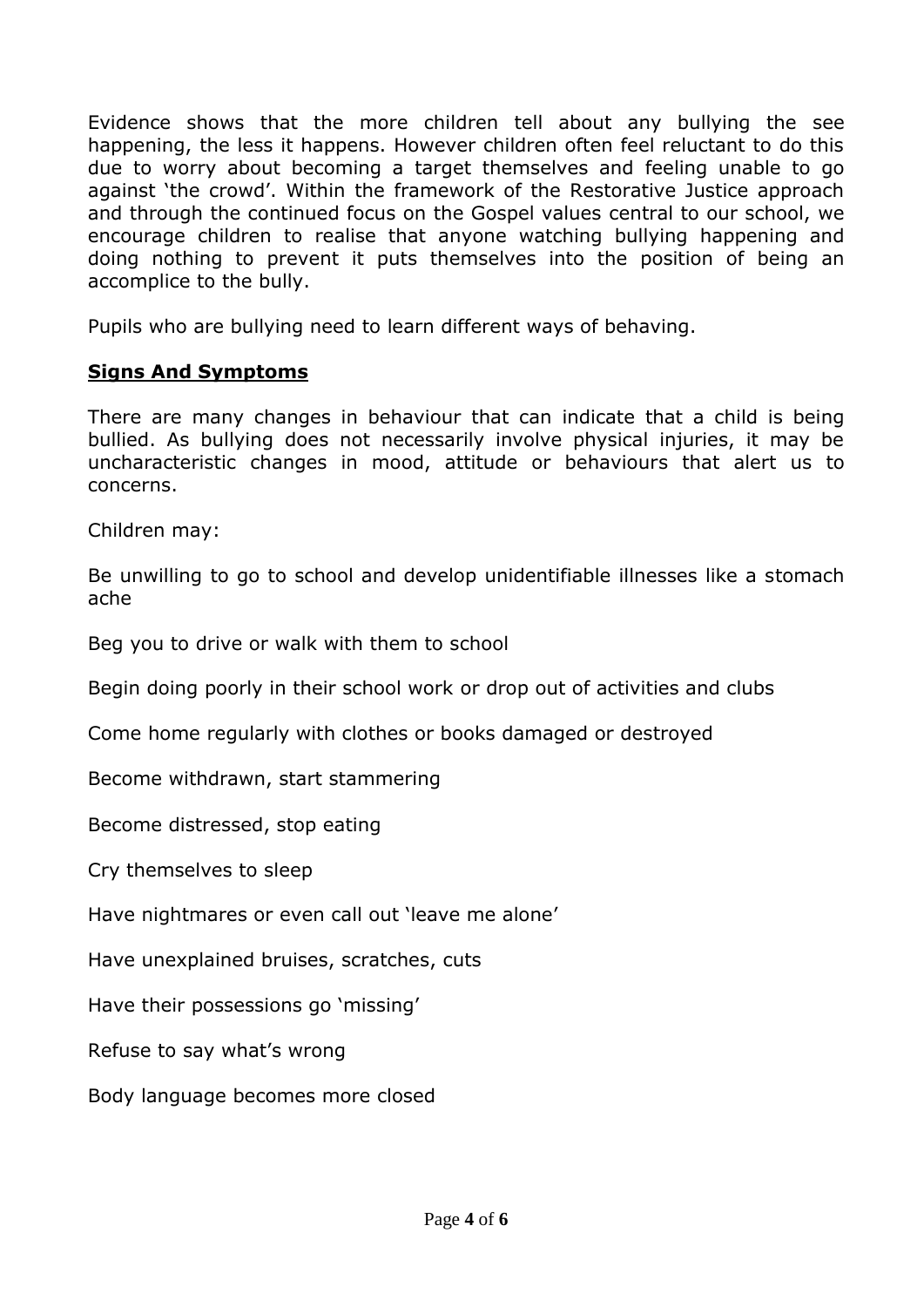*This is not an exhaustive list, and nor does presenting with one of these signs always mean that a child is being bullied. The signs presented must be put into the correct context to provide the appropriate support.*

### **Procedures**

- 1. All bullying incidents should be reported to staff
- 2. All allegations of bullying will be investigated
- 3. When a case of serious bullying is observed or reported it will be recorded

Immediate action should be taken to stop the bullying happening

- 4. Serious incidents of bullying will be reported to the parents of both the victim and the bully and a meeting arranged to discuss the problem.
- 5. If necessary and appropriate the police will be consulted.

### **Outcomes**

- The child who feels victimised needs to feel that their voice is heard by
	- regular opportunities for discussion with class teacher, trusted adult or sometimes a child mentor eg Anti-Bullying Ambassador
	- emotional literacy development in building resilience and strategies for moving forward
	- involvement in discussions where appropriate with the other child to ensure they feel they have been heard
	- regular communication with the parents to ensure that they feel their own child's needs are being met (supporting parents to understand the strategies in place)
	- involvement in social skills groups where appropriate
- The bully needs to have a firm approach in line with the behaviour policy
	- clear boundaries and expectations (Behaviour Plan)
	- careful monitoring of the child by a named adult (especially in unstructured times)
	- regular communication with parents (positive and negative feedback) to ensure they feel that their child's needs are being met but also understand the impact their actions are having on others
	- regular discussions and opportunities for developing emotional literacy (voicing own emotions, and showing empathy towards others feelings)
	- involvement in social skills groups where appropriate